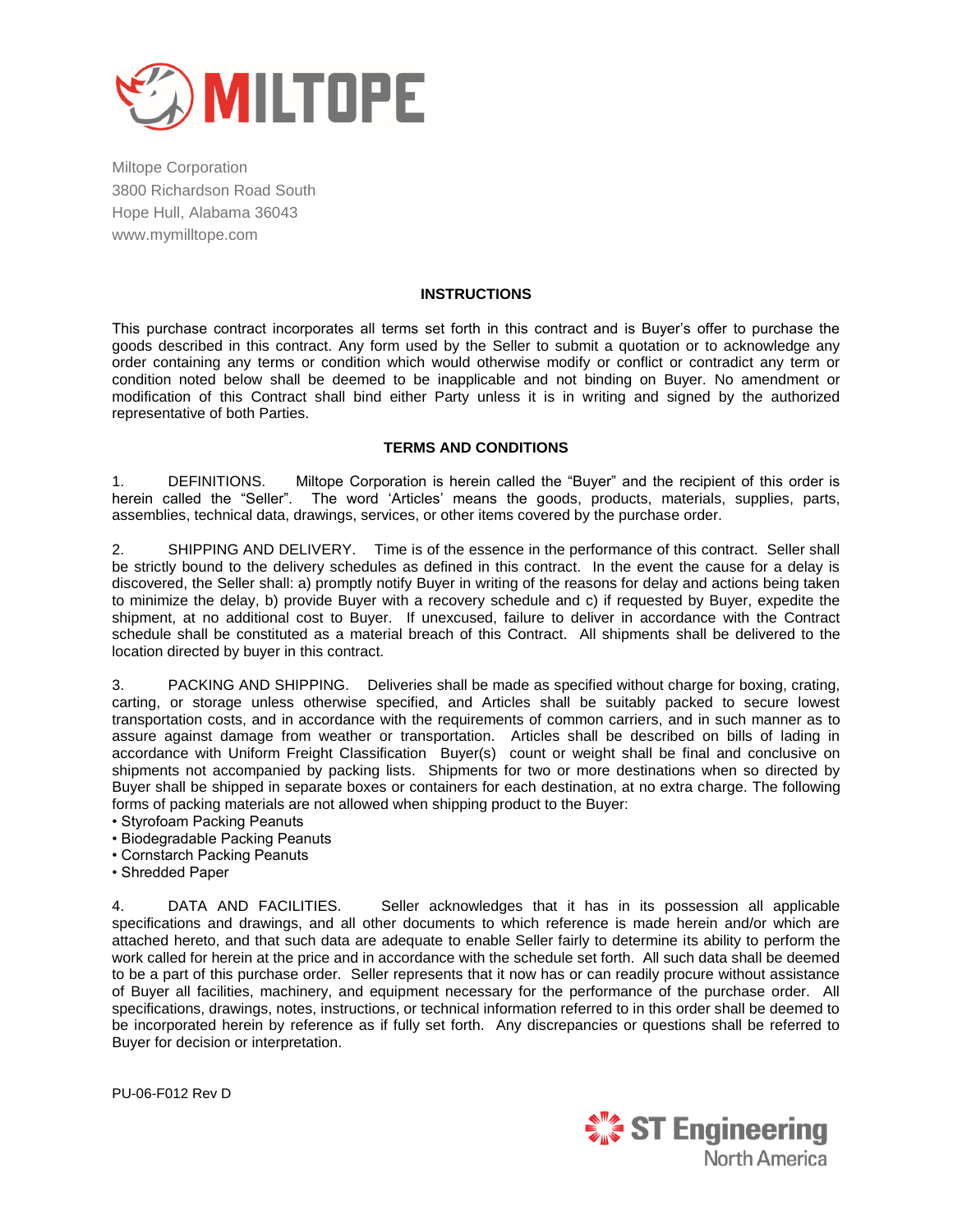

5. SELLERS NOTICE OF DISCREPANCIES. Seller shall promptly notify Buyer in writing when discrepancies in Seller's process or Goods are discovered, or there are suspected discrepancies regarding Goods delivered or to be delivered under this Contract. The Supplier does not have authority to change any requirement of this purchase order. Only those changes submitted and approved in writing on shall be considered contractually binding. All other forms of requests such as emails shall not be accepted.

a. Supplier will make no changes in the design, materials, manufacturing location, manufacturing equipment, production processes, changes between a manual and automated process, or any other process related to the Goods, without the advance written approval of the organization's Authorized Representative. This requirement applies whether or not the change affects costs and regardless of the type of change, including product improvements.

b. To request approval to change a manufacturing location or subcontracting of process required to manufacture the Goods, supplier must provide the organization with a plan at least 240 days prior to the proposed start date of implementing such change in the manufacturing location or subcontracting of processes required for the Goods. Any such plan is subject to written approval, and shall not result in an increase in the prices charged by supplier to the organization for Goods, and must demonstrate that supplier has taken all necessary actions to avoid negative impacts to the organization, including, but not limited to, maintaining additional inventory, overlapping production schedules, etc.

c. Seller will notify the Buyer of any potential changes to the program, Goods, or schedule promptly as it becomes aware of them.

d. Seller will be responsible for any and all of the organization's costs incurred as a result of changes implemented by supplier including but not limited to all customer charges; all labor costs, including engineering costs, travel and lodging; all costs to transition to an alternative source of supply; redesign and/or recertification; and all corrective action costs (e.g., costs of additional inspection or quality-control systems).

e. Seller will not deliver, ship, or substitute Goods that have had a process change in its manufacturing until all required technical documentation and change approvals have been received from the organization.

f. Seller will flow down this requirement in all its subcontracts and purchase orders for purchased goods or process-related services required for the Goods, whether such Goods are supplied to supplier as an end item, a component part of an end item, or an individual piece part.

g. Seller shall contact the Buyer and receive written permission, from the authorized purchasing agent, to sub out any material or assembly.

6. ACCEPTANCE OF PURCHASE ORDER RELEASE. This purchase order/release constitutes Buyer's offer to Seller and shall become a binding contract upon the terms and conditions set forth herein upon acceptance by Seller either by acknowledgment or commencement of performance. Any terms or conditions (including prices and delivery dates) proposed by Seller in accepting Buyer's offer, which are inconsistent with or in addition to the terms and conditions herein set forth, shall be void and of no effect unless and to the extent expressly accepted by Buyer in writing. Shipment against this Purchase Order constitutes acceptance of terms and conditions as stated herein.

7. TAXES. Except as may be otherwise provided in this order, the price includes all applicable Federal, State and Local taxes in effect on the date of shipment and will be indicated on all invoices. No tax shall be included from which an exemption is available. In case of new taxes, or the repeat of taxes, the price shall be adjusted accordingly. In the event it shall ever be determined that any tax included in the prices herein was not required to be paid. Seller agrees to notify Buyer and to make prompt application for the refund thereof, to take all proper steps to procure the same, and when received to pay the same to buyer.

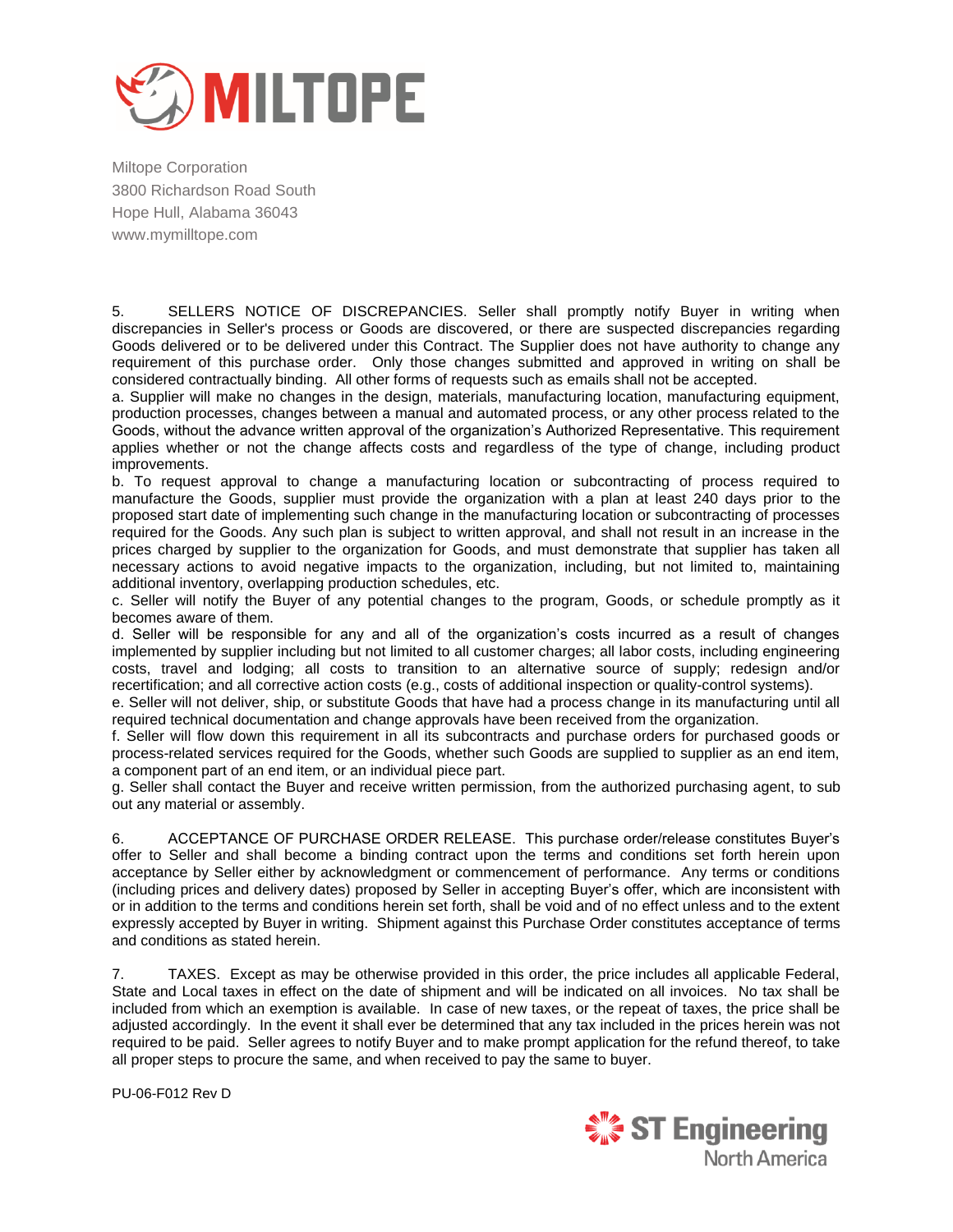

8. PRICES. Seller represents that prices quoted to or paid by Buyer shall not exceed current prices charged to any other customer of Seller for items which are the same or substantially similar to the Articles, taking into account the quantity under consideration, and Seller will forthwith refund any amounts paid by Buyer in excess of such price.

9. INVOICES AND PAYMENT. Buyer(s) order numbers and symbols must be plainly marked on all invoices. All invoices must carry the following certificate in order to be passed for payment: 'Seller represents that, with respect to the production of the Articles and or the performance of the services covered by this invoice, it has fully complied with all applicable provisions of the Fair Labor Standards Act of 1938". Except for amounts invoiced under Articles 19 and 20, Seller shall be deemed to have waived all charges and fees that are not invoiced within ninety (90) calendars after the end of the calendar year in which the charges were incurred.

10. QUALITY. Seller shall establish and maintain a quality control system in accordance with Buyer's Quality Control Requirements Operational Procedure QA-157 and Supplier Quality Manual.

11. COUNTERFEIT PREVENTION. The Seller shall not furnish counterfeit parts to the Buyer. The Seller shall establish and maintain a counterfeit electronics parts control plan in accordance with Buyer's Quality Control Requirements Operational Procedure QA-157 and Supplier Quality Manual, Section 43.

12. OBSOLESCENT PARTS. It is the Seller's responsibility to ensure that supplies ordered in support of this contract are obtainable and that any issues of current or potential obsolescence are identified, communicated to Buyer in writing, and addressed in a timely manner.

13. CHANGES. Buyer shall have the right by written notice to change the extent of the work covered by the contract, the drawings, specifications, or other description herein, the time, method or place of delivery or the method of shipment or packaging or to suspend work. Upon receipt of any such notice, Seller shall proceed promptly to make the changes in accordance with the terms of the notice. A change pursuant to this Article shall not give rise or authorize any other modification of or amendment to the terms and conditions of this Contract. If any such change causes an increase or decrease in the cost or performance or in the time required for performance, an equitable adjustment shall be negotiated promptly and the contract modified in writing accordingly. The Seller has the burden to support the amount of the Seller's claim for equitable adjustment. Seller shall deliver statement showing the effect of any such change in the delivery dates and prices, such statement to be supplemented within thirty (30) days from the date thereof by detailed specification of the amount of the price adjustment and supporting cost figures. Failure of Seller to submit the statements within the time limits stated shall constitute its consent to perform the change without increase in price, without claim for material rendered obsolete and without change in delivery schedule. Failure of the Parties to agree upon adjustment shall not excuse Seller from performing in accordance with Buyer's direction.

14. SUSPENSION OF WORK. Buyer may, in writing, suspend all or part of the work to be performed under this contract, not to exceed (100) days. Within the suspension of work period, the Buyer shall: cancel the suspension of work order, terminate this Contract in accordance with Article 19 or Article 20 of this Contract, or extend the stop work period.

Seller shall resume work whenever a suspension is cancelled. The Buyer and Seller shall negotiate an equitable adjustment, as required, if the contract is not terminated. The Seller shall submit a claim for adjustment within fifteen (15) calendar days after the suspension is cancelled.

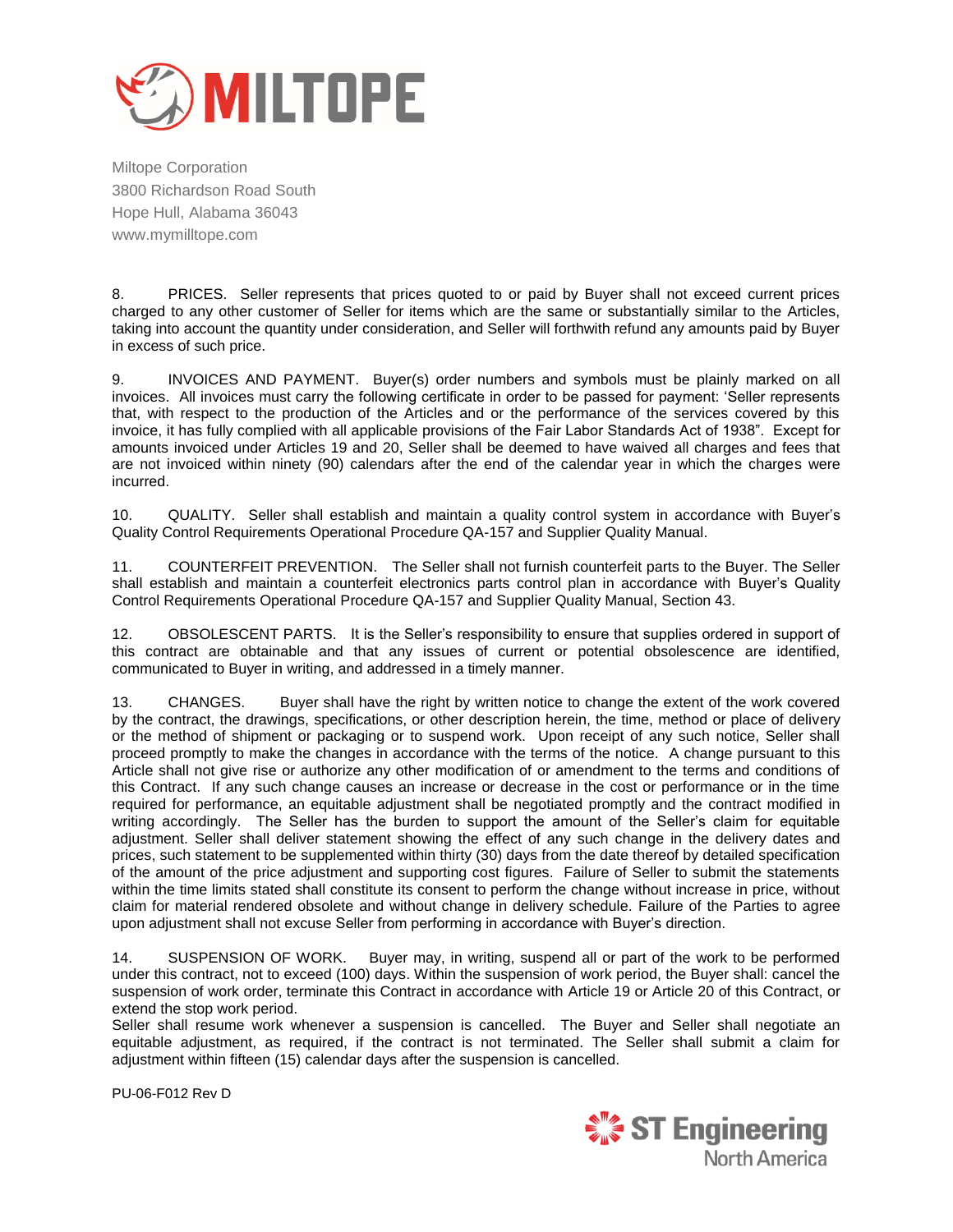

15. INSPECTION. Buyer and/or its Customer or the Government may inspect, review, or assess progress and performance of Articles under this contract at all times and at any stage of production at no additional charge. The foregoing shall not relieve Seller of its obligation to complete full and adequate tests and inspections. Seller shall maintain an inspection system in accordance with Buyer's Quality Control Requirements Operational Procedure QA-157 and Supplier Quality Manual.

16. ACCEPTANCE AND REJECTION. Buyer shall accept the Goods, or give Seller notice of rejection due to any defect or nonconformance within a reasonable time after the date of delivery. No payment, prior test, inspection, passage of title, any failure or delay in performing any of the foregoing, or failure to discover any defect or other nonconformance shall relieve Seller of any obligations under this Contract or impair any rights or remedies of Buyer, including revocation of acceptance.

Buyer may base acceptance or rejection of any or all Articles on inspection by sampling. If, upon inspection, parts are found defective or nonconforming on any of the requirements of this order, the Buyer may, in addition to its other rights, (a) require prompt correction or replacement thereof at Seller's expense, including transportation charges. or (b) rework, or have reworked, any such Articles at Seller's expense for the purpose of conforming the Articles to contractual requirements, or (c) reject any such Articles and Buyer shall be repaid or credited the full invoice price therefore plus transportation charges, or (d) cancel the contract in whole or in part under Article 19 or 20 hereof. From the time of notice of rejection of defective Articles upon inspection, or for a breach of warranty, risk of loss thereof shall be upon Seller until redelivery, if any, to Buyer.

Seller shall not redeliver corrected or rejected Goods without disclosing the former rejection or requirement for correction. Seller shall disclose any corrective action taken. Repair, replacement, and other correction and redelivery shall be completed as Buyer's Authorized Procurement Representative may reasonably direct.

17. WARRANTY. Seller warrants that all Articles will conform to applicable specifications, drawings, descriptions and samples, and will be merchantable, of good workmanship and material, and free from defect. Unless manufactured pursuant to detailed design furnished by Buyer, Seller assumes design responsibility and warrants the Articles to be free from design defect and suitable for the purpose intended by Buyer.

Goods shall also be free from liens or encumbrances and shall not infringe on any patent, copyright, trademark, or other proprietary right of any third party or misappropriate any trade secret of any third party.

Goods shall not contain any viruses, malicious code, Trojan horse, worm, time bomb, self-help code, back reveal, damage, destroy, or alter any data. Goods should not disable any computer program automatically or permit unauthorized access to any software or hardware, which may restrict or otherwise impair the operation or use of the Goods or any material embodying or compromising Goods which may interfere with the use of the Goods, regardless of whether the Seller or Seller Personnel purposefully placed such code or mechanisms in the Goods. In addition to exercising any of the Buyer's other rights and remedies under this agreement or otherwise at law or in equity, Seller shall provide the Buyer, free of charge, with any and all new versions, upgrades, updates, releases, maintenance releases, and error or bug fixes of the Goods (collectively, "Revised Code") which prevents a breach of any of the warranties provided under this agreement or corrects a breach of such warranties. Revised Code contained in Goods constitutes Goods for purposes of this agreement. The Goods shall not contain any third-party software (including software that may be considered free software or open source software) that: (a) may require any software to be published, accessed or otherwise made available without the consent of Buyer; (b) may require distribution, copying or modification of any software free of charge; (c) may require disclosure, license or redistribution of source code; (d) may require the grant of rights in excess of those granted by Buyer in its standard end user license agreements; (e) may require that

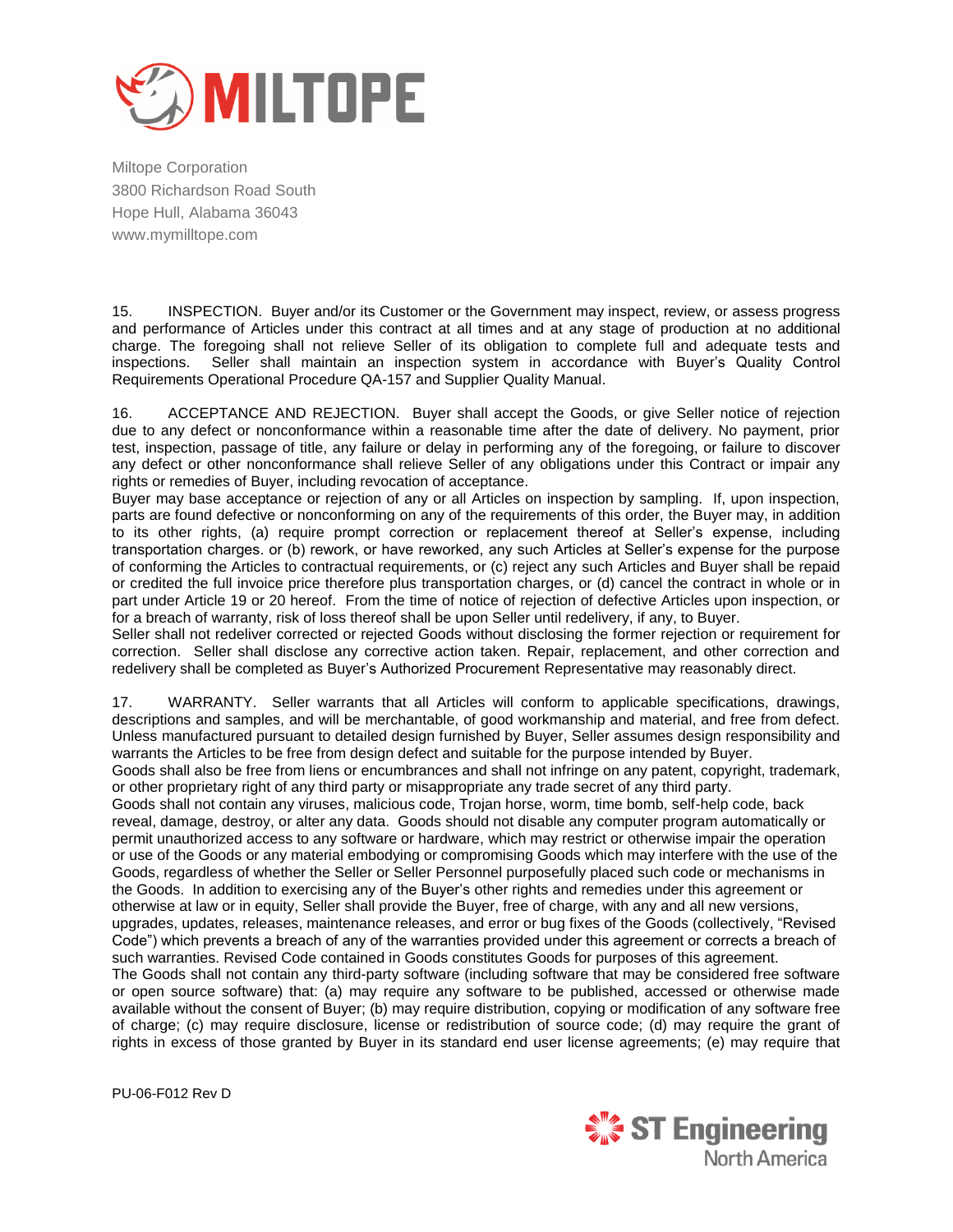

others have the right to modify the code; or, (f) may impose additional requirements on redistribution such as inclusion of additional license agreements for specific code modules.

Seller warranties, together with its service guarantees shall run to Buyer and its customers or users of the Articles and shall not be deemed to be exclusive. Buyer inspection, approval, acceptance, use of or payment for all or any part of the Articles shall in no way effect its warranty rights whether or not a breach of warranty had become evident at the time.

This warranty shall begin upon Buyers payment for the goods. Warranty shall extend for a minimum period of one (1) year. In the event a nonconformance or defect is found, Buyer may, at its option and at Seller's expense, a) required correction or replacement of goods, or b) return the goods for credit or refund. Return of nonconforming or defective Goods and redelivery to Buyer shall be at Sellers expense.

18. ASSIGNMENT AND SUBCONTRACT. None of the sums due to or become due nor any of the work to be performed under this contract shall be assigned nor shall Seller Subcontract for completed or substantially completed Articles or major components thereof without Buyer(s) prior written consent. Any assignment to which Buyer consents shall be subject to set off or recoupment for any present or future claim which Buyer may have against Seller.

19. TERMINATION FOR CONVENIENCE. The performance of work under this contract may be terminated in whole or from time to time in part by Buyer. Upon termination, in accordance with Buyer's written direction, Supplier will immediately:

(i) cease work and place no further subcontracts or orders for materials, services, or facilities, except as necessary to complete the continued portion of the Order; (ii) prepare and submit to Buyer an itemization of all completed and partially completed Goods and/or Services; (iii) if requested by Buyer, deliver to Buyer any and all Goods and/or Services completed up to the date of termination at the pre-termination Order price; and (iv) if requested by Buyer, deliver any work-in-process.

Buyer shall not be liable to Supplier for an Order terminated prior to the commencement of Lead Time.

In the event the Buyer terminates an Order or Agreement for its convenience after performance has commenced, Buyer will compensate Supplier only for the actual and reasonable work-in-process costs incurred by Supplier on Goods and/or Services required to be delivered within the Lead Time period, calculated from Buyer's issuance of the notice of termination. If the Order does not specify Lead Time, Lead Time shall be the reasonable average time required to manufacture and deliver the Goods and/or perform the Services.

Supplier shall use reasonable efforts to mitigate its own and Buyer's liability under this Section. In order to receive compensation, Supplier must submit its termination claim, by means of a form and process directed by Buyer, within 90 days from the effective date of the termination.

20. TERMINATION FOR DEFAULT. Buyer may, by written notice to Seller, cancel for default this contract, in whole or in part. (a) if the Seller fails to deliver the Articles or to perform the services strictly within the time specified herein, or if no time is specified, within a reasonable time. (b) if the Articles delivered do not conform to contractual requirements or if Seller fails to perform any of the other provisions of the contract, or so fails to make progress as to endanger performance of the contract in accordance with its terms, or (c) if the Seller becomes insolvent or commits an act of bankruptcy. If this contract is canceled for default, Buyer in addition to all other rights afforded by law for Seller's breach of contract, shall have the right to charge Seller the amount by which the costs of fabricating or procuring the Articles canceled from another source become payable to Seller under the contract or otherwise. In the event any bankruptcy, arrangement or insolvency proceedings are commenced by or against the Seller or, in the event of the appointment of any assignee for the benefit of creditors or of a receiver of the Seller or its properties, then the Buyer, at its option, shall be entitled

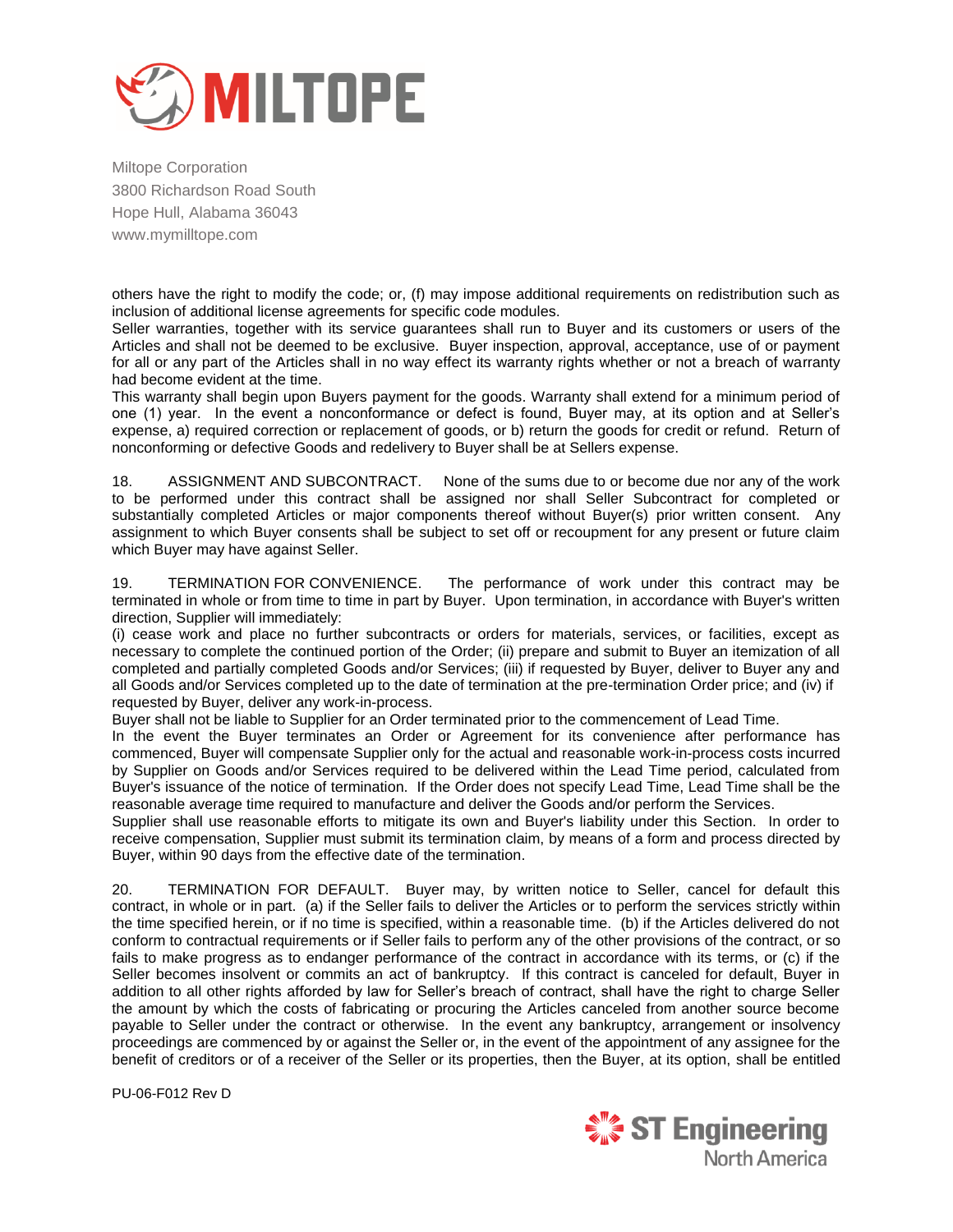

to cancel any unfilled portion of this order without any liability whatsoever. Upon such cancellation Seller will deliver to Buyer any of the Articles, parts or materials, for which Buyer shall make written request at or after cancellation and Buyer will pay Seller the fair value of any such property so requested and delivered. Notwithstanding Buyer's right to cancel the contract for delay in delivery, Seller shall not be liable to Buyer for any damages therefore if Seller's delay is due to causes beyond its control and without its fault or negligence, provided Seller exercises due diligence in promptly notifying Buyer of conditions causing delay or if Seller's delay is caused by the default of a subcontractor or supplier and without the fault or negligence of either of them, and the supplies or services to be furnished by them were not obtainable from other sources in sufficient time to permit Seller to meet the required delivery schedule.

21. TOOLS AND MATERIALS. Title to and the right of immediate possession of all tooling, equipment, or materials furnished or paid for by Buyer directly or indirectly for use thereunder shall be and remain in Buyer. Buyer does not guarantee or warrant the accuracy of any tooling furnished by it. Seller shall (a) be responsible for all loss or damage to such tooling, equipment or materials while in its possession and insure its risk in this respect with adequate fire and extended coverage insurance. (b) clearly mark the same as belonging to Buyer, keep it segregated in Seller's plant and treat it confidentially. (c) keep the same in good operating condition, and (d) use the same exclusively for the performance of work for Buyer and not for production of larger quantities than specified or in advance of normal production schedules, except with Buyer's written consent.. Seller shall advise Buyer, in writing of each instance of such direct use. All taxes, assessments, and similar charges levied with respect to or upon any such items owned by Buyer while in Seller's possession or control, and for which no exemption is available, shall be borne by Seller. Upon completion of this order, all such items shall be disposed of as Buyer directs.

## 22. INTELELCTUAL PROPERTY RIGHTS. Definitions:

Intellectual Property or ("IP") means inventions, discoveries and improvements; know-how, works of authorship, technical data, drawings, specifications, process information, reports and documented information; and computer software.

"IP Rights" means all worldwide common law and statutory rights to the IP, including but not limited to rights under patents, industrial designs, trade secrets, copyrights and mask work registrations.

"Background IP" means all IP and IP Rights owned or controlled by Seller prior to the effective date or outside the scope of this Contract.

"Foreground IP" means IP and IP Rights conceived, developed or created by, for or with Seller either alone or with third parties, in the performance of this Contract, including modifications to any Buyer Specification suggested by Seller.

"Buyer Specifications" means performance specifications, specification control documentation, interface control documents, schematics, definitions, configurations, and certification data, and all IP Rights therein, used or intended to be used by Buyer

- (i) to establish and define
	- a. requirements for the Goods and associated processes, service level, system specification, certification, and configuration; and
	- b. architecture descriptions for the Goods and associated processes, service, and system; and
- (ii) to procure and certify Goods or similar products and to assure integration of the Goods or similar product with a Buyer product or other systems and equipment included in
	- a. Buyer product.

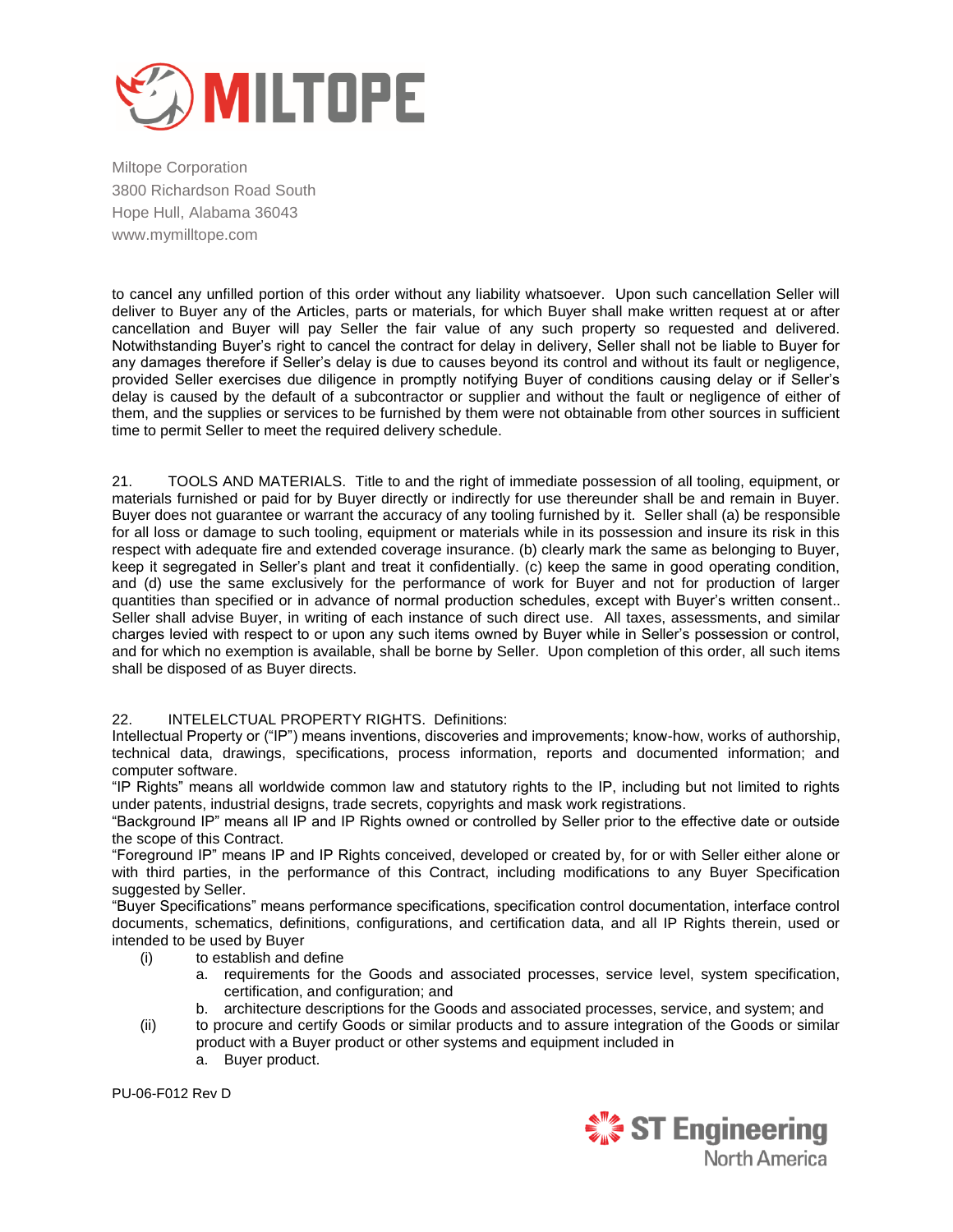

- b. Seller-Owned IP. Seller shall retain ownership of its Background IP and of any Foreground IP not assigned to Buyer pursuant to paragraph e. below (collectively, the "Seller-Owned IP"). Seller grants to Buyer an irrevocable, nonexclusive, sublicensable, perpetual, paid-up, royaltyfree, worldwide license to exercise all IP Rights in Seller Owned IP solely to the extent that such Seller-Owned IP would otherwise interfere with Buyer's or its suppliers', or Customers' use or enjoyment of the Goods, Buyer Specifications or Buyer-owned IP. In addition, if Buyer cancels all or part of this Contract for Seller default in accordance with the "Termination for Default" Article of this Contract, Seller hereby grants Buyer the right to exercise all IP Rights in Seller-Owned IP for the purpose of preventing interruptions to or stoppage of Buyer's production lines or delivery of Buyer's products to Customers.
- c. Third Party IP. If Seller incorporates third-party IP into any contract deliverable, Seller shall obtain for Buyer at least the license rights granted in paragraph b of this Article in such thirdparty IP, at no additional cost to Buyer and hereby grant such rights to Buyer.
- d. Foreground IP. This subparagraph d. shall not apply to unmodified commercial off‐the‐shelf Goods. If Goods are developed, modified or redesigned pursuant to this Contract then the paragraphs below apply.
	- i. All Foreground IP shall be the exclusive property of Buyer except as set forth in subparagraph (iv) below.
	- ii. Seller hereby irrevocably assigns to Buyer all right, title and interest in the Foreground IP for no additional charge. Seller shall protect Foreground IP as Proprietary Information and Materials under this Contract and shall mark documents or portions of documents containing Foreground IP as "Buyer Proprietary" information or as otherwise directed by Buyer in writing.
	- iii. Seller shall, within two (2) months after conception or first actual reduction to practice of any invention and prior to Contract completion, disclose in writing to Buyer all inventions assigned hereunder, whether or not patentable, in sufficient technical detail to clearly convey the invention to one skilled in the art to which the invention pertains. Seller shall promptly execute all written instruments, and assist as Buyer reasonably directs in order to file, acquire, prosecute, maintain, enforce and assign Buyer's Foreground IP rights. If Seller does not or cannot execute instruments or assist Buyer as described above, Seller hereby irrevocably appoints Buyer and any of Buyer's officers and agents as Seller's attorney in fact to act on Seller's behalf and instead of Seller, with the same legal force and effect as if executed by Seller, with respect to executing any such written instruments.
- e. Buyer-Owned IP. Buyer shall retain ownership of all Buyer IP provided hereunder, including the Buyer Specifications, and of any Foreground IP assigned to Buyer pursuant to paragraph e. above (collectively, the "Buyer-Owned IP"). Buyer grants to Seller a non-exclusive, royaltyfree right during the term of this Contract to exercise all IP Rights in the Buyer-Owned IP solely as necessary for Seller to perform its obligations under this Contract. Seller shall not, without Buyer's prior written consent, use Buyer-Owned IP or any derivative works of any of the Buyer-Owned IP in any manner not authorized under this Contract, including, but not limited to, developing, manufacturing, obtaining a certification to manufacture, offering for sale or selling any product, equipment, or service which utilizes or is enabled by Buyer-Owned IP.

23. REPRODUCTION AND DATA RESTRICTIONS. Buyer and Seller shall keep each other's data (collectively referred to as "Proprietary Information and Materials") confidential and protect it from unauthorized

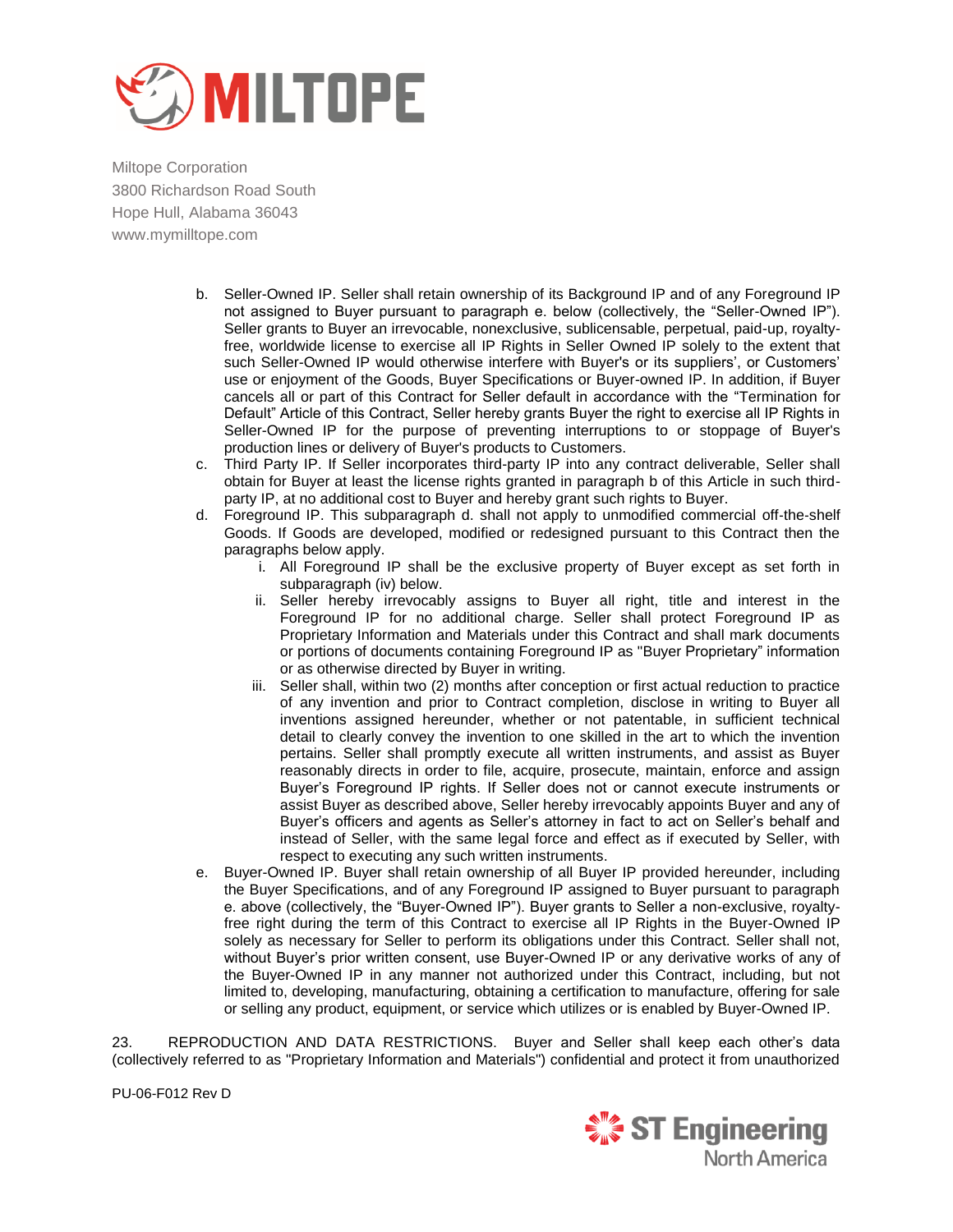

use and disclosure in each case that is obtained, directly or indirectly, from the other Party in connection with this Contract or Buyer's contract with its customer. 'Proprietary Information and Materials' is defined as (i) confidential, proprietary and/or trade secret information of a Party or third party disclosed by a Party; and (ii) tooling identified as subject to this Article.

Buyer and Seller shall use 'Proprietary Information and Materials' disclosed by the other Party under this contract only for the purpose of performance of this Contract, other contracts between the Parties, and Buyer's contract with its customer, and shall not disclose such Proprietary Information and Materials to any third party except as expressly set forth herein.

Buyer may, use, reformat, copy or disclose Seller's Proprietary Information and Materials to:

- (i) fulfill Buyers obligations under this Contract, other contracts with Seller, and Buyer's contract with its customer;
- (ii) test, certify, use, sell or support Goods delivered under this Contract;
- (iii) develop interfaces or parameters for Buyer products;<br>(iv) perform or obtain data analysis or risk mitigation; and
- perform or obtain data analysis or risk mitigation; and
- (v) ensure regulatory or legal compliance. Any such disclosure by Buyer shall, when appropriate, include a suitable restrictive legend.

Seller may disclose Proprietary Information and Materials of Buyer to its subcontractors as required to perform this Contract, if Seller includes a suitable restrictive legend on such disclosures, and if each such subcontractor has agreed in writing to obligations no less restrictive than those imposed upon Seller under this Article. Seller shall be liable to Buyer for any breach of such obligation by such subcontractor.

A Party may disclose received Proprietary Information and Materials to comply with a subpoena or court order. The receiving Party will use reasonable efforts to give the disclosing Party advance written notice of such order. The receiving Party shall use commercially reasonable efforts to disclose only Proprietary Information and Materials legally required to be disclosed.

Upon Buyer's request, Seller shall return to Buyer all of Buyer's Proprietary Information and Materials and all derived material, unless Buyer specifically directs otherwise in writing. Seller shall not use, or sell any Goods, parts or materials containing, made in accordance with, or by reference to Proprietary Information and Materials of Buyer except as required to perform this Contract. Prior to disposing of such Goods, parts or other materials as scrap, Seller shall render them unusable.

The provisions of this Article shall survive the completion, termination or cancellation of this Contract. Buyer shall have the right to audit Seller's compliance with this Article.

24. COMPLIANCE WITH THE LAW. Seller shall in the performance of the contract comply with all applicable laws, regulations, ordinances, proclamations, demands and requisitions of the Government or of any state or local governmental authority which may now or hereafter govern performance hereunder.

25. EXPORT/IMPORT CONTROL. a) Seller hereby certifies that it understands its obligations to comply with International Traffic in Arms Regulations ("ITAR") and the Export Administration Regulations ("EAR") and their authorizing statutes, (hereinafter the "Export Control Laws and Regulations").

b) Seller shall exercise strict control covering the disclosure of and access to export controlled technical data, information and other items received under this Purchase Contract in accordance with the Export Control Laws and Regulations. Seller agrees that no export controlled technical data, information or other items provided by Buyer in connection with this Purchase Contract shall be provided to any foreign persons or to a foreign entity, including without limitation, a foreign employee or subsidiary of Seller (including those located in the U.S.) without the express written authorization of Buyer and only after Seller has obtained the appropriate export

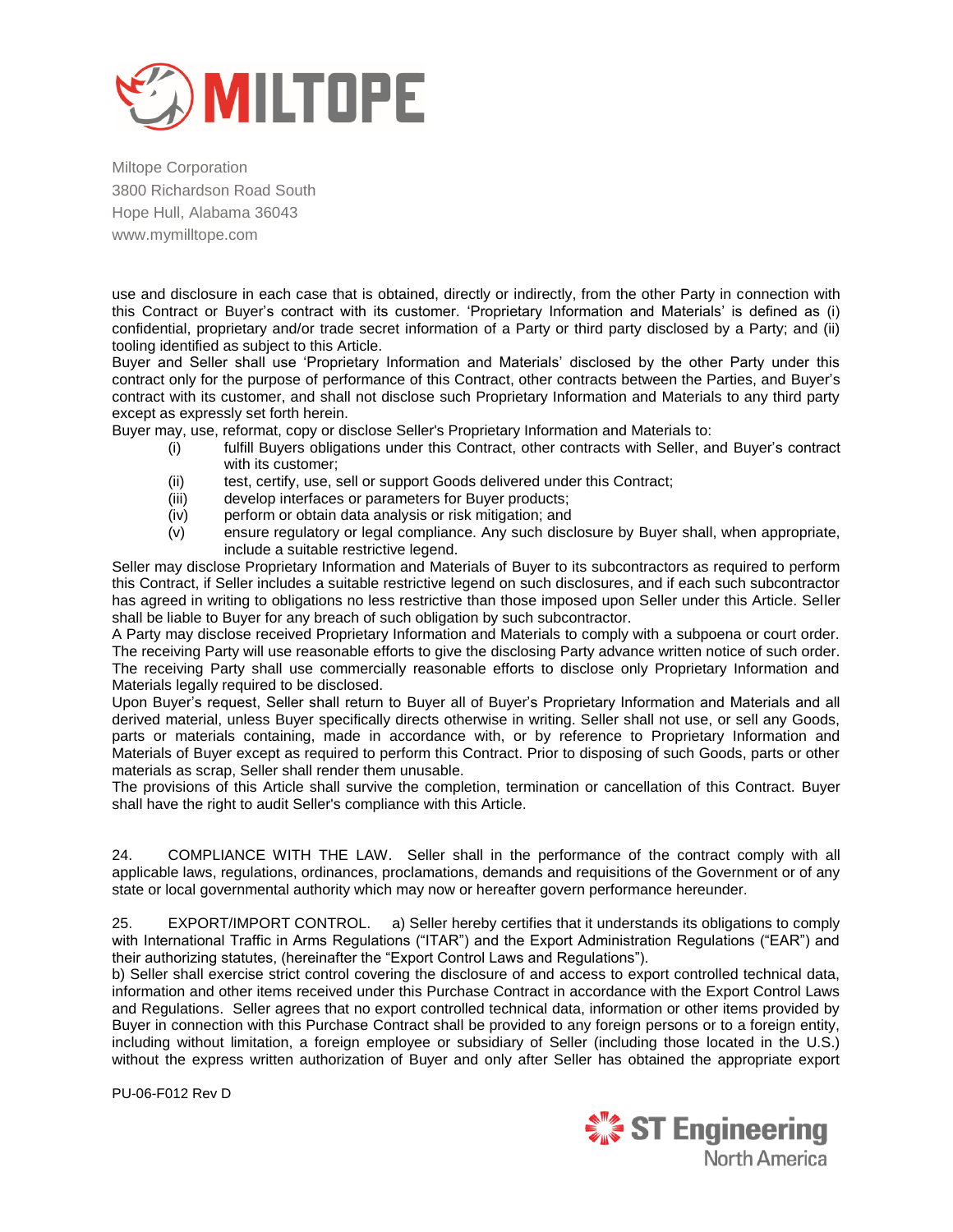

license, technical assistance agreement or other requisite authorization for the export of controlled technical data or items. Seller will consult with Buyer to determine whether the information provided by Buyer is export controlled prior to any release to a third party. Seller will indemnify buyer for all liabilities, penalties, losses, damages, costs or expenses that may be imposed on or incurred by Buyer in connection with any violations of such laws and regulations by Seller.

c) Seller will comply with the instructions or requirements of any attachment to this Purchase Order pertaining to import documentation necessary to comply with US Customs regulations.

d) Seller agrees, in addition to the above to place the following legend on all export controlled Technical Data obtained, used, generated, or delivered in performance of this Purchase order: 'WARNING – Information Subiect to Export Control Laws. This document, or software, if applicable, contains information subject to the International Traffic in Arms Regulation (ITAR) or Export Administration Regulation (EAR) 1979. This information may not be exported, released, or disclosed to foreign persons, whether within or outside the United States without first complying with the export license requirements of the ITAR and/or EAR.' Include this notice with any reproduced portion of this document.

e) When requested by Buyer's authorized representative or agent, Seller shall, promptly and without additional cost, furnish Buyer with any documentation, including import certificates or end-user statements from Seller or Seller's government, which is reasonably necessary to support Buyer's application for U.S. import or export authorizations.

f) Seller shall immediately notify Buyer if it is or becomes listed on any Excluded or Denied Party List of an agency of the U.S. Government or its export privileges are denied, suspended or revoked by the United States Government or government of Seller.

g) Seller agrees that no goods, technology, software or services supplied under this contract or purchase order are sourced from or originate with:

- 1) A country or government subject to U.S. economic sanctions administered by the UL.S. Department of Treasury or U.S. Department of State (hereinafter "Restricted Country");
- 2) A Specially Designated National Identified on the U.S. Department of Treasury's Specially Designated Nationals List, or any other U.S. Government list restricting the acquisition of items from an entity or person located outside or inside the United States (hereinafter "Restricted National");
- 3) An entity or person that is owned or controlled by any Restricted Country or Restricted National; or
- 4) A Restricted Country or debarred party under the International Traffic in Arms Regulations or U.S. Department of Defense Federal Acquisition Regulations. The U.S. Government requirements and additional background, including lists of restricted or denied persons referenced in this clause are available at the following web links:

www.treasury.gove/ofac

www.pmddtc.state.gov

www.state.gov/t/isn/c15231.htm

https://www.bis.doc.gov/index.php/-policy-guidance/list-of-parties-ofconcern/denied-persons-list and www.sam.gov/portal/public/SAM/

26. PROPERTY AND INSURANCE. The following provisions shall only apply to the extent Seller's personnel enter or perform work at premises owned or controlled by Buyer or Buyer's customer:

Seller shall defend, indemnify and hold harmless Buyer, and their employees and agents from and against all actions and damages of any kind or nature whatsoever for property damage, personal injury or death, and expenses, costs of litigation and counsel fees related thereto or incident. The foregoing indemnity shall apply only to the extent of the negligence or willful misconduct of the Seller Parties that occurs while on premises

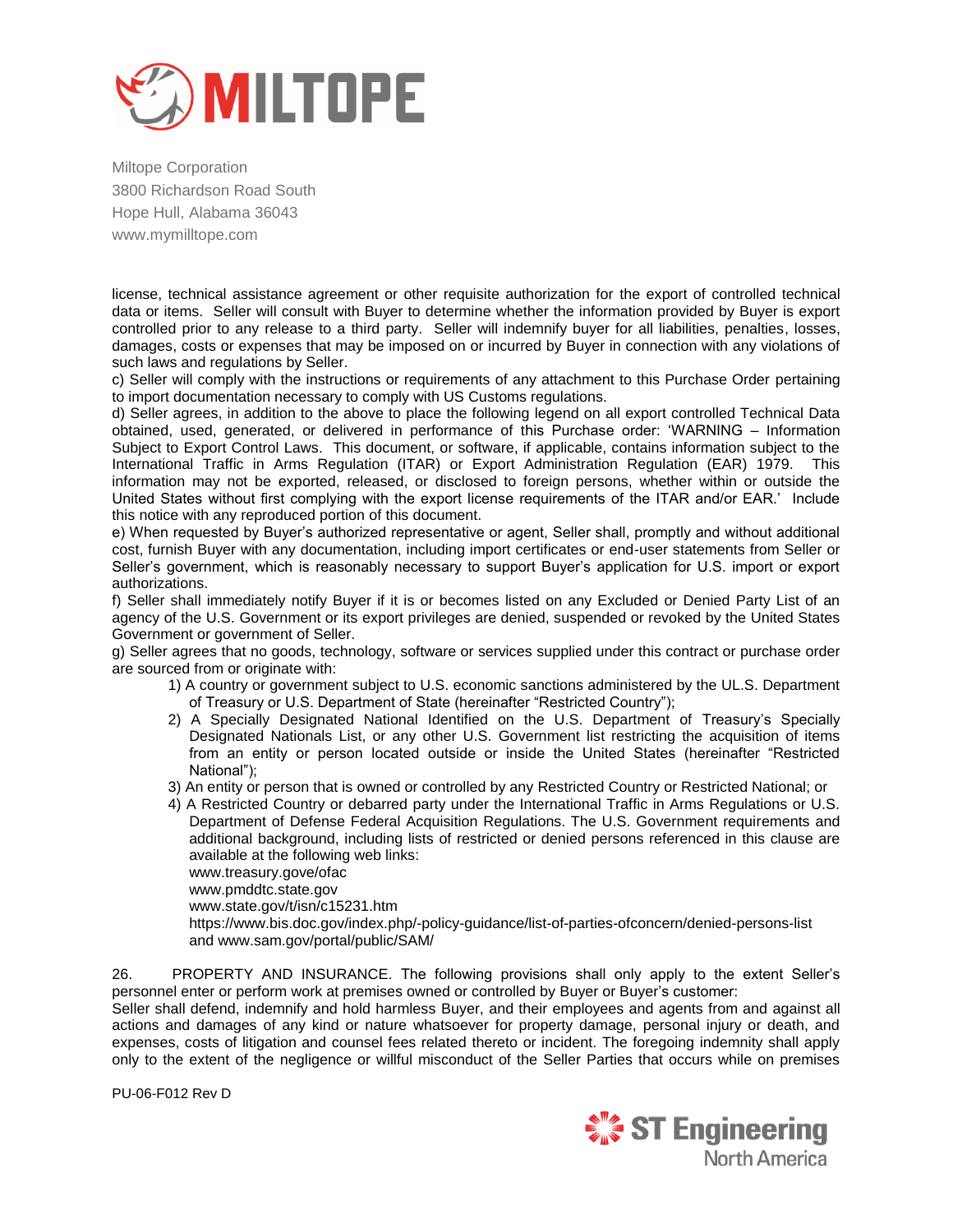

owned or controlled by Buyer. In no event shall Seller's obligations hereunder be limited to the extent of any insurance available to or provided by Seller or any subcontractor thereof. Seller expressly waives any immunity under industrial insurance, whether arising out of statute or other source, to the extent of the indemnity set forth in this paragraph.

Commercial General Liability. Seller shall carry and maintain, and ensure that all subcontractors thereof carry and maintain Commercial General Liability insurance, throughout the period of performance when work is performed and until final acceptance by Buyer.

Automobile Liability. If licensed vehicles shall be used in connection with the performance of the work, Seller shall carry and maintain, and ensure that any subcontractor thereof who uses a licensed vehicle in connection with the performance of the work carries and maintains Automobile Liability insurance, throughout the period when work is performed and until final acceptance by Buyer,

Workers' Compensation and Employers' Liability. Throughout the period when work is performed and until final acceptance by Buyer, Seller shall, and ensure that any subcontractor thereof shall, cover or maintain insurance in accordance with the applicable laws relating to Workers' Compensation with respect to all of their respective employees working on or about Buyer's premises. If Buyer is required by any applicable law to pay any Workers' Compensation premiums with respect to an employee of Seller or any subcontractor, Seller shall reimburse Buyer for such payment.

Failure of Seller or any subcontractor thereof to furnish certificates of insurance, or to procure and maintain the insurance required herein shall not constitute a waiver of Seller's or subcontractor's obligations hereunder.

Self-Assumption. Any self-insured retention, deductibles and exclusions in coverage in the policies required under this Article shall be assumed by, for the account of and at the sole risk of Seller or the subcontractor which provides the insurance.

Protection of Property. Seller assumes, and shall ensure that all subcontractors thereof and their respective employees assume, the risk of loss or destruction of or damage to any property of such parties, whether owned, hired, rented, borrowed or otherwise, brought to a facility owned or controlled by Buyer or Buyer's customer. Seller waives, and shall ensure that any subcontractor thereof and their respective employees waive, all rights of recovery against Buyer, its subsidiaries and their respective directors, officers, employees and agents for any such loss, destruction or damage. At all times, Seller shall, and ensure that any subcontractor thereof shall, use suitable precautions to prevent damage to Buyer's property. If any such property is damaged by the fault or negligence of Seller or any subcontractor thereof, Seller shall, at no cost to Buyer, promptly and equitably reimburse Buyer for such damage or repair or otherwise make good such property to Buyer's satisfaction. If Seller fails to do so, Buyer may do so and recover from Seller the cost thereof.

27. GRATUITIES. Seller warrants that neither it nor any of its employees, agents or representatives has offered or given any gratuities to any of Buyer's employees, agents, or representatives. If it is found that Seller or any of its employees, agents or representatives has offered or given any gratuities to Buyer's employees, agents or representatives with, in Buyer's opinion, a view toward securing purchase orders or contracts from Buyer, or securing favorable treatment with respect thereto, Buyer may, by written notice to Seller, cancel this purchase order under Article 19 or 20 hereof.

28. NOTICE OF LABOR DISPUTES. Whenever an actual or potential labor dispute is delaying or threatens to delay the timely performance of this order. Seller will immediately give notice thereof, including all relevant information with respect thereto, to Buyer.

29. ADVERTISING. Seller shall not, without first obtaining the written consent of Buyer, in any manner advertise or publish the fact that Seller has contracted to furnish Buyer the Articles.

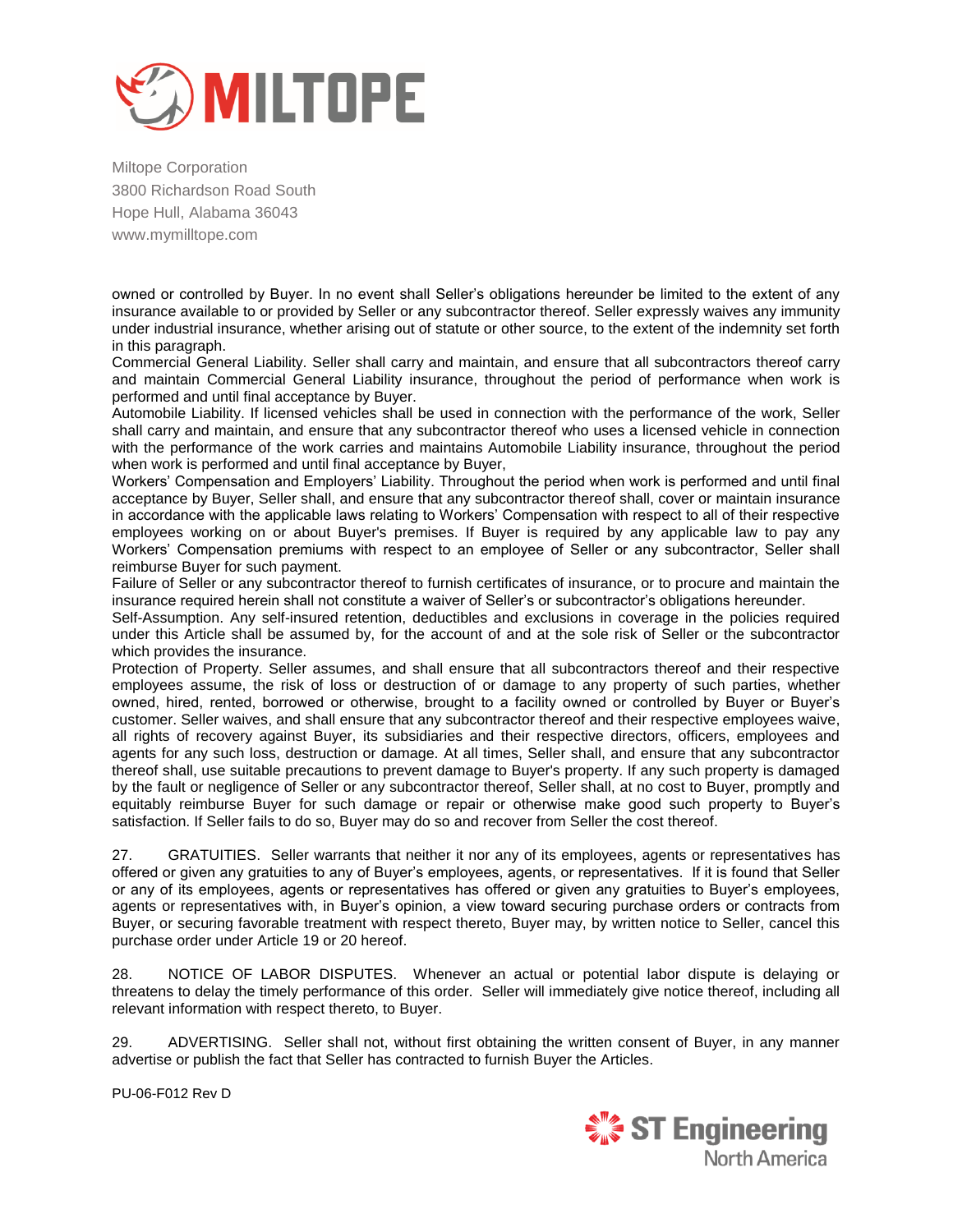

30. FAIR LABOR STANDARDS ACT. Seller warrants that the Articles will be produced in compliance with the Fair Labor Standards Act of 1938, as amended.

31. INDEMNITY. Seller agrees to indemnity and hold Buyer harmless from any and all claims and liability, including expenses, for injuries or death to persons or damage to or destruction of property caused by or resulting from the acts or commissions of Seller, its agents, suppliers or employees in the performance of this order.

32. RECORDS. Buyer shall, until the expiration of three (3) years after final payment under this purchase order, have access to and the right to examine any directly pertinent books, documents, paper and records of Seller involving transactions related to this purchase order without additional charge. These documents shall date back to the time this Contract was issued and include catalogs, price lists, invoices, and inventory records.

33. WAIVERS. The failure of Buyer to insist, in any one or more instances, upon the performance of any of the terms, covenants or conditions of this contract, or to exercise any right hereunder, shall not be construed as a waiver or relinquishment of the future performance of any such term, covenant or condition or the future exercise of such right, but the obligation of Seller with respect to such future performance shall continue in full force and effect.

34. MODIFICATION. The terms and conditions of the purchase and sale contract arising herefrom constitutes the entire agreement between Buyer and Seller and supersede all previous communications, representations or agreements between the parties. The contract may be modified only in writing making specific reference thereto and signed by Buyer's Purchasing Manager or other authorized representative.

35. CONSTRUCTION. The contract shall be deemed to have been entered into and shall be construed and interpreted in accordance with the laws of the State of Alabama.

36. NONDISCRIMINATION IN EMPLOYMENT. In accordance with Executive Order 11246 amended, the Seller agrees not to discriminate against any employee or applicant for employment because of race, creed, color or national origin. All other applicable provisions of the Rules and Regulations of the President's Committee on Equal Employment Opportunity are herein incorporated by reference.

37. NONSEGREGATED FACILITIES. Acknowledgment of this order certifies compliance of nonsegregated facilities as stated by 32 Federal Regulation 7439 dated 5/19/67.

38. AUTHORIZATION: ONLY Miltope Corporations' Authorized Purchasing Representative shall have the authority to direct or authorize changes or modifications to this Purchase Order. Miltope Corporations' Program Management and Engineering personnel DO NOT have the authority to modify this purchase order or otherwise to direct or authorize any changes. Supplier shall not implement any changes or modifications to this purchase order without first receiving written authorization from Miltope Corporations' Authorized Purchasing Representative. Otherwise, supplier shall, without limitation, be liable for all costs, expenses, and/or claims associated with the unauthorized effort.